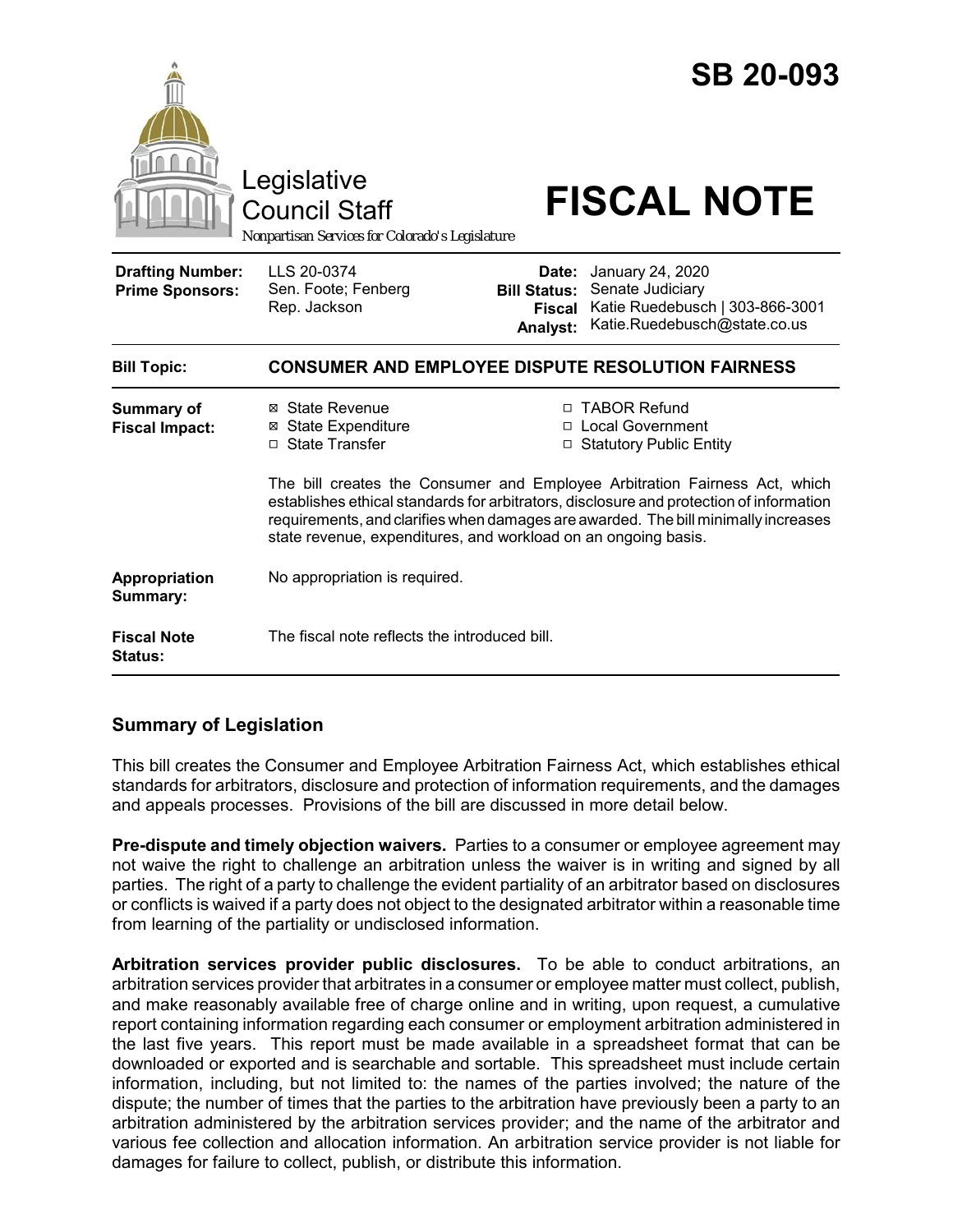January 24, 2020

**Arbitration conflicts disclosure.** An arbitrator is required to disclose certain information before an arbitrator or arbitrator service provider agrees to serve in a consumer or employee arbitration. The arbitrator must disclose:

- any financial interest in the arbitration;
- whether the arbitrator has been paid any amount above \$500 by certain parties;
- whether the arbitrator has worked in a similar industry as one of the parties;
- the arbitrator's experience;
- any previously existing relationships with the parties;
- a list of all arbitrations conducted by the arbitrator in the last five years; and
- certain information regarding the parties in the last five years of arbitrations.

Unless another time period is agreed upon, within 21 days, an arbitration service provider must disclose this information along with any information likely to affect the impartiality of the arbitrator in the proceedings.

**Protection of confidential information.** An arbitration service provider is not required to disclose any information that is subject to attorney-client privilege or immunity from disclosure. When information is subject to attorney-client privilege or immunity, the fact that such information exists must be disclosed as specified in the bill.

**Standard form contract.** For contracts where one of the parties has little to no ability to negotiate for goods or services, real or personal property, or employment, some contractual terms are deemed to be unenforceable and void. These contractual terms include: requiring that consumers or employees adjudicate a Colorado claim more than 100 miles from their residence or where the contract was executed; waiving consumers or employees rights to damages or limiting the time frame for asserting claims; requiring that one party is allowed to select the arbitrator; or limiting the awards and damages in a manner that is inconsistent with current Colorado law.

#### **State Revenue**

Beginning in the FY 2020-21, this bill may increase state cash fund revenue from district court civil filing fees by a minimal amount. Revenue will increase if more motions are filed challenging arbitration service providers. However, this fiscal note assumes that arbitration service providers will comply with the provisions of this bill. For informational purposes, the filing fee for district court is \$235. Civil filing fees are subject to TABOR.

#### **State Expenditures**

Beginning in the FY 2019-20, district court workload will be increased by a minimal amount to handle additional filings concerning arbitration. No change in Judicial Department appropriations is needed.

**TABOR refunds.** The bill is expected to increase state General Fund obligations for TABOR refunds by a minimal amount in FY 2020-21 and FY 2021-22. Under current law and the December 2019 Legislative Council Staff forecast, the measure will correspondingly increase the amount refunded to taxpayers via sales tax refunds made available on income tax returns for tax years 2021 and 2022, respectively. A forecast of state revenue subject to TABOR is not available beyond FY 2021-22.